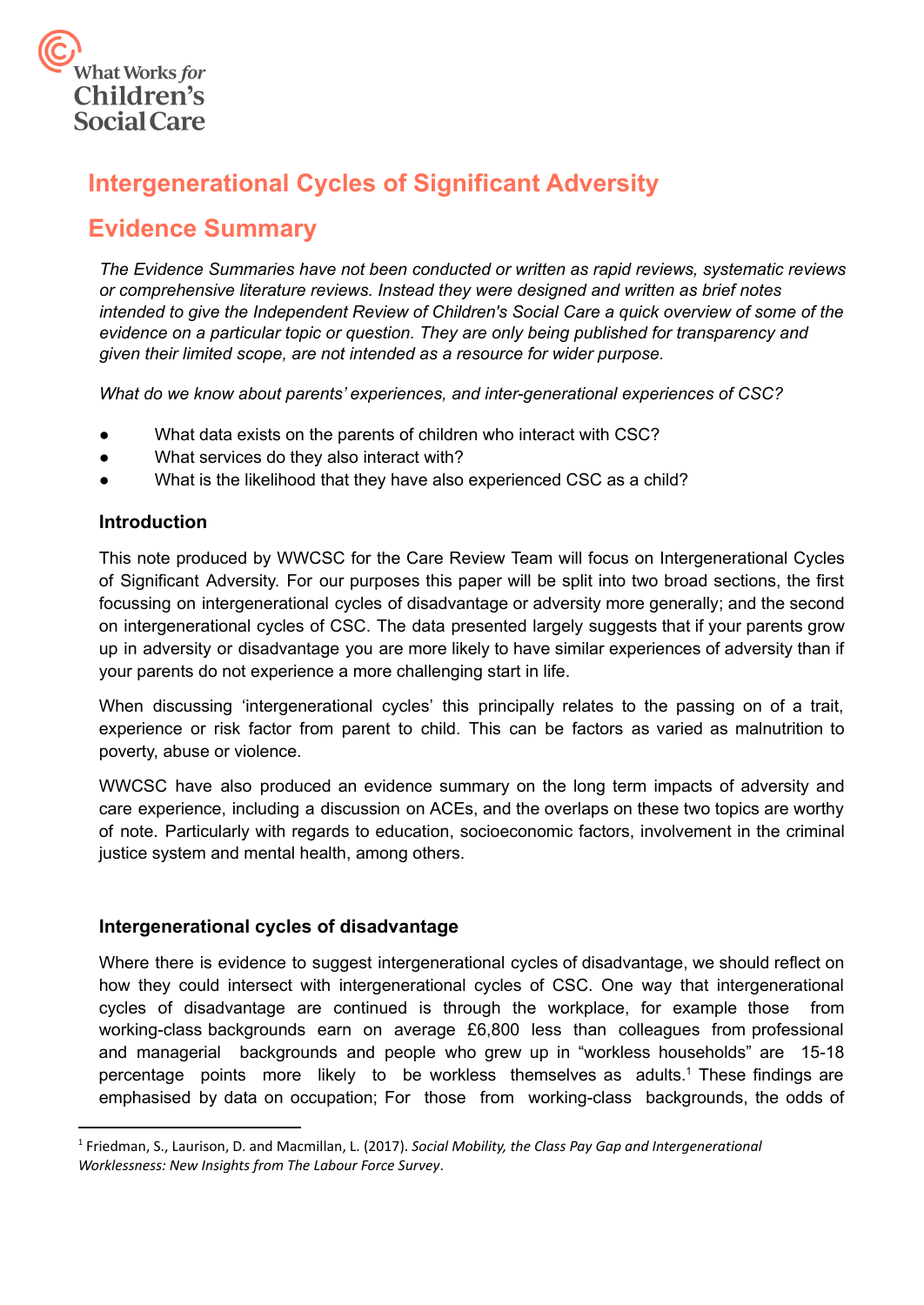

following in their parents' occupational footsteps are 2.3 times higher than the odds of those from more advantaged backgrounds moving into working-class jobs, as demonstrated by the graph below. Indeed Friedman et al. (2017) found that 45% of earnings inequalities are passed across generations.



<sup>■</sup> Professions ■ Intermediate ■ Working Class

#### *Access to Selected Professions (by parental NS-SEC class)*

When comparing the levels of social mobility, the US and the UK have high levels of income persistence (low mobility) across generations while Sweden is more moderate. Levels of educational inequality are surprisingly similar in all three countries with the majority of the difference between the US/UK and Sweden working through unequal returns to education and, more strikingly, inequality of opportunities for people with similar educational qualifications.<sup>2</sup> There are also links between women's education and their fertility decisions, generally where there is a low level of education and schooling women tend to have children at a younger age; the more education a woman has the more ability she has to make reproductive choices and with this comes better access to the labour market. $3$  To follow this through, research shows that two thirds of social immobility is driven through education.<sup>4</sup> Arguably therefore, to reduce inequalities and the intergenerational transmission of disadvantage, there should be better access to quality education.

Further to this, there is evidence to suggest that location plays a role in the disadvantage experienced. As evidenced by the American 'Moving To Opportunity' project which found that moving to a neighbourhood that is just a few miles away can change children's average earnings

 <sup>2</sup> Gregg, P., Jonsson, J.O., Macmillan, L. and Mood, C. (2013). *Understanding income mobility: the role of education for intergenerational income persistence in the US, UK and Sweden*. [online] [ideas.repec.org.](https://ideas.repec.org) Available at: <https://ideas.repec.org/p/qss/dqsswp/1312.html#author-abstract> [Accessed 5 May 2021].

 <sup>3</sup> Martin, T. (1995). Women's Education and Fertility: Results from 26 Demographic and Health Surveys. *Studies in Family Planning, 26*(4), 187-202. doi:10.2307/2137845

 <sup>4</sup> Sanders, M. and Hume, S. (2019). *Social butterflies: reclaiming the positive power of social networks*. London: Michael O'mara Books Limited.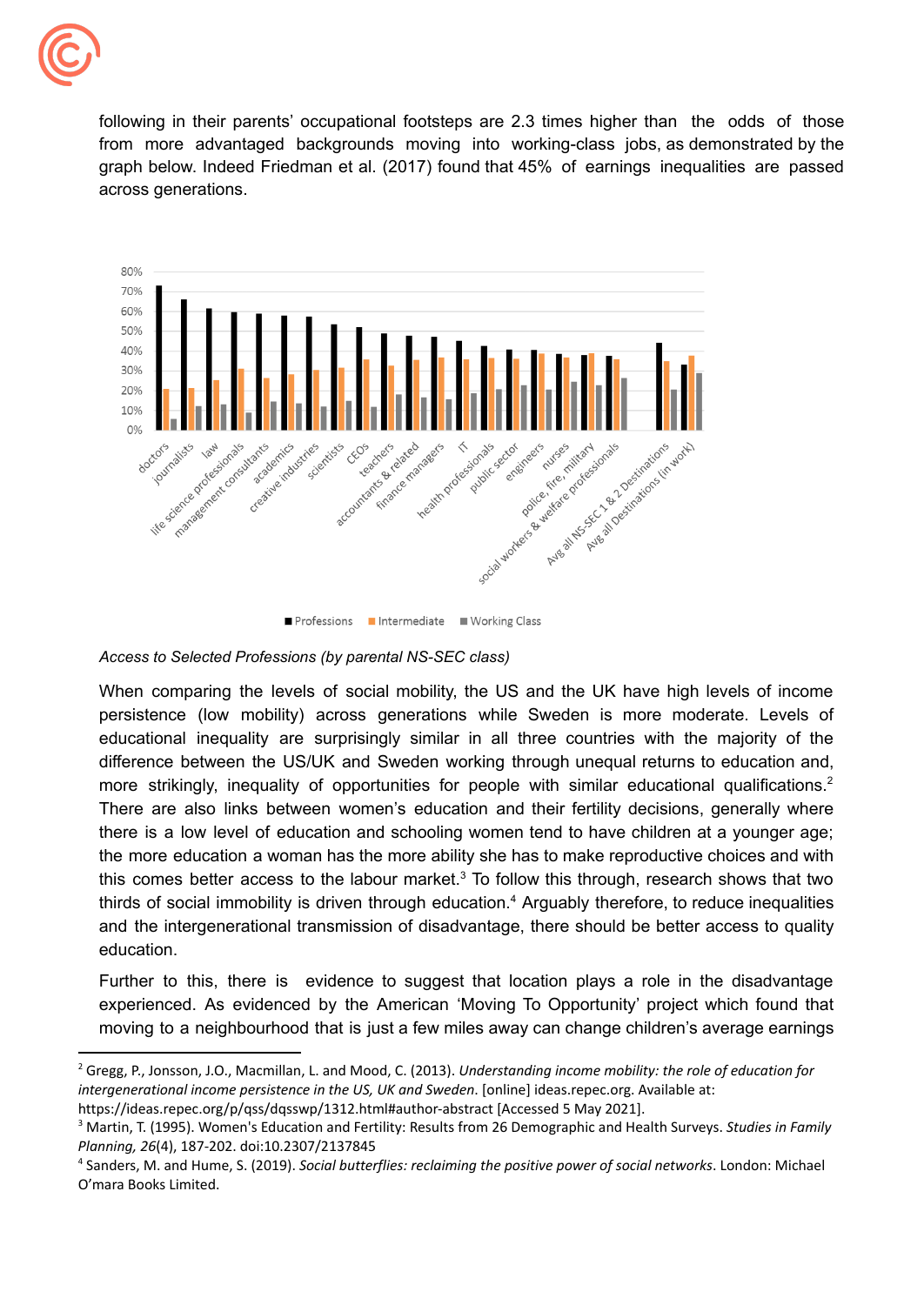

and on average each step down makes a difference.<sup>7</sup> by several thousand dollars a year and have significant effects on a spectrum of other outcomes ranging from incarceration to teenage birth rates.<sup>5</sup> Research done by the Nuffield Family Justice Observatory found considerable regional differences in the proportion of children being removed at birth. In several local authorities in England around one child in 100 was BIC (in the most extreme case it was 1 in 55), while in others the rate was less than 1 in 1000 live births. Additionally, when considering demand for CSC, it is argued that demand for services was highly correlated with average levels of deprivation, this meant that affluent local authorities were more likely to use statutory interventions (including CP plans) to deal with referrals, and to spend more money on the children they worked with. $6$  Children born into high deprivation local authorities had a greater chance of entering care in their first week than children born in less deprived authorities

## **Intergenerational cycles of CSC**

#### Repeat Removals

Research suggests that children whose parents were in care are more likely to be in care themselves.<sup>89</sup>

One element to consider in intergenerational cycles of CSC is "repeated removals". This refers to when a parent has had more than one child removed from their care. For example, 40% of recurrent mothers (mothers who have had more than one child removed) had experienced period(s) of formal out-of-home care. In addition a further 14% were in informal out of home care arrangements as reported at the time of removal.<sup>10</sup> This is potentially suggestive of a link between care experience and repeated removals. Mothers who are involved in recurrent removals are more likely to have their children at a younger age, with 64% having their first child before the age of 20<sup>11</sup>. They are also more likely to have four or more children (42%) compared to the general population, where two-child families are the most common. This can contribute to disadvantage experienced, as evidence shows that with each birth there is a reduction in paid work of

<sup>&</sup>lt;sup>5</sup> Chetty, R., Friedman, J., Hendren, N., Jones, M., Porter, S., Abowd, J., Bergman, P., Deming, D., Glaeser, E., Grusky, D., Katz, L., Moretti, E., Sampson, R., Dockes, C., Droste, M., Goldman, B., Hoyle, J., Gonzalez Rodriguez, F., Gracie, J. and Jacob, M. (2018). *Nber Working Paper Series The Opportunity Atlas: Mapping The Childhood Roots Of Social Mobility*. [online] . Available at: [https://www.nber.org/system/files/working\\_papers/w25147/w25147.pdf.](https://www.nber.org/system/files/working_papers/w25147/w25147.pdf)

 <sup>6</sup> Hood, R., Goldacre, A., Gorin, S., Bywaters, P. and Webb, C. (2020). *Identifying and understanding the link between system conditions and welfare inequalities in children's social care services*.

 <sup>7</sup> Bilson, A. and Bywaters, P. (2020.) Born into care: Evidence of a failed state. *Children and Youth Services Review*, *116*, p.105164.

 <sup>8</sup> Jackson, S. and Simon, A. (2005). *The Costs and Benefits of Educating Children in Care;* In Chase E, Simon A & Jackson S (Eds) 'In Care and After: A Positive Perspective' (pp.44–62) London: Routledge

 <sup>9</sup> Hyde, C. and Jones, S. (2018). *Careless Care Pregnancy and parenthood for girls and women who have been in care A Discussion Paper From The Centre For Welfare Reform*. [online] . Available at:

[https://www.centreforwelfarereform.org/uploads/attachment/621/careless-care.pdf.](https://www.centreforwelfarereform.org/uploads/attachment/621/careless-care.pdf)

<sup>&</sup>lt;sup>10</sup> Broadhurst, K., Mason, C., Bedston, S., Alrouh, B., Morriss, L., Mcquarrie, T., Palmer, M., Shaw, M., Harwin, J. and Kershaw, S. (2017). *Vulnerable Birth Mothers and Recurrent Care Proceedings Final Main Report*. [online] . Available at: [http://wp.lancs.ac.uk/recurrent-care/files/2017/10/mrc\\_final\\_main\\_report\\_v1.0.pdf](http://wp.lancs.ac.uk/recurrent-care/files/2017/10/mrc_final_main_report_v1.0.pdf) [Accessed 5 May 2021].

<sup>&</sup>lt;sup>11</sup> Broadhurst, K., Mason, C., Bedston, S., Alrouh, B., Morriss, L., Mcquarrie, T., Palmer, M., Shaw, M., Harwin, J. and Kershaw, S. (2017). *Vulnerable Birth Mothers and Recurrent Care Proceedings Final Main Report*. [online] . Available at: [http://wp.lancs.ac.uk/recurrent-care/files/2017/10/mrc\\_final\\_main\\_report\\_v1.0.pdf](http://wp.lancs.ac.uk/recurrent-care/files/2017/10/mrc_final_main_report_v1.0.pdf) [Accessed 5 May 2021].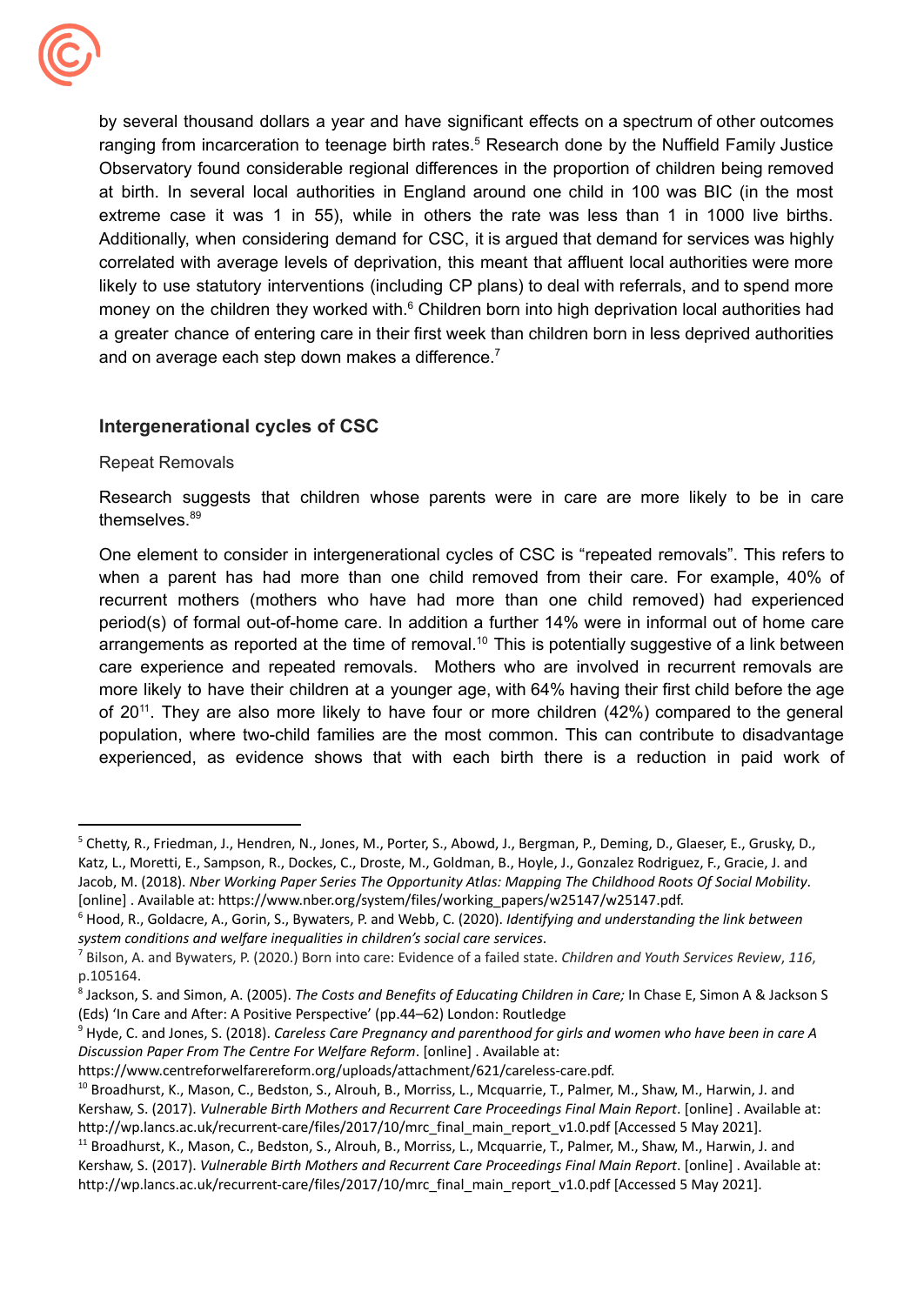

 women having children later and improves access to the labour market. approximately four years.<sup>12</sup> In addition, as already highlighted, better access to education, leads to

Looking at recurrent care proceedings Harwin et al (2018) found that mothers experiencing repeated removals make up a substantial proportion of 'care cases' in all six regional court circuits in England, on average they make up approximately 20%. To note, not all of these women were care experienced themselves.<sup>13</sup>

 Society, November 2015). There is some suggestion that placement type for the parent could be a factor in the likelihood of repeat removals. 39% of mothers experiencing repeat removal had residential care recorded as their placement type; with 12% in secure accommodation.<sup>14</sup> Children placed in residential care tend to have significantly more complex needs, for example, 72% of children in residential settings have a diagnosable mental health condition, and 38% have special educational needs (Children's

Broadhurst et al. (2017) also examined the "ACEs (Adverse Childhood Experiences) score" of the mothers in their sample and found that there is a positive association between being looked after and a mother's ACE score, 56% of recurrent mothers experiencing four or more different types of adverse experience in childhood.<sup>15</sup> Indeed, of mothers experiencing repeat removals - 66% experienced neglect, 67% experienced emotional abuse, 52% experienced physical abuse, 53% experienced sexual abuse and 20% experienced further maltreatment in care. When compared to national prevalence these statistics are high. As we know experiencing adversity in childhood, particularly abuse, is a significant risk factor not just for care experience but also for other negative long term impacts on mental and physical health as well as things like employment and offending.<sup>16171819</sup>

The mothers in this research (Broadhurst et al. 2017) unsurprisingly had a range of issues as reported by the local authority. The most common concern was service non-engagement (72% at recurrent mothers' index proceedings), second most common was being a victim of domestic abuse (65%), engaging in substance misuse (56%), and experiencing mental health issues (51%). These factors are echoed in the research into long term impacts of ACEs, with respect to their

<sup>&</sup>lt;sup>12</sup> Bloom, D.E., Canning, D., Fink, G. and Finlay, J.E. (2009). Fertility, female labor force participation, and the demographic  dividend. *Journal of Economic Growth*, 14(2), pp.79–101.

 <sup>13</sup> Harwin, J., Alrouh, B., Bedston, S., Broadhurst, K. and St (2010). *Care Demand and Regional Variability in*. [online] . Available at: [http://wp.lancs.ac.uk/cfj/files/2018/03/Care-Demand-Regional-Variability-Report\\_2018.02.21\\_V1.2.pdf](http://wp.lancs.ac.uk/cfj/files/2018/03/Care-Demand-Regional-Variability-Report_2018.02.21_V1.2.pdf) [Accessed 5 May 2021].

<sup>&</sup>lt;sup>15</sup> For more on ACEs and long-term impacts see WWCSC note on the topic. <sup>14</sup> Broadhurst, K., Mason, C., Bedston, S., Alrouh, B., Morriss, L., Mcquarrie, T., Palmer, M., Shaw, M., Harwin, J. and Kershaw, S. (2017). *Vulnerable Birth Mothers and Recurrent Care Proceedings Final Main Report*. [online] . Available at: [http://wp.lancs.ac.uk/recurrent-care/files/2017/10/mrc\\_final\\_main\\_report\\_v1.0.pdf](http://wp.lancs.ac.uk/recurrent-care/files/2017/10/mrc_final_main_report_v1.0.pdf) [Accessed 5 May 2021].

<sup>&</sup>lt;sup>16</sup> Gilbert, R., Widom, C.S., Browne, K., Fergusson, D., Webb, E. and Janson, S. (2009). Burden and consequences of child maltreatment in high-income countries. *The Lancet*, 373(9657), pp.68–81.

<sup>&</sup>lt;sup>17</sup> Kazemian, L., Spatz Widom, C. and Farrington, D.P. (2011). A Prospective Examination Of The Relationship Between Childhood Neglect And Juvenile Delinquency In The Cambridge Study In Delinquent Development. *International Journal of Child, Youth and Family Studies,* 2(1/2), p.65.

 <sup>18</sup> Pinto Pereira, S.M., Li, L. and Power, C. (2016). Child Maltreatment and Adult Living Standards at 50 Years. *Pediatrics*, 139(1), p.e20161595.

<sup>&</sup>lt;sup>19</sup> Thomas, C., Hyppönen, E. and Power, C., (2008). Obesity and type 2 diabetes risk in midadult life: the role of childhood adversity. *Pediatrics*, *121*(5), pp.e1240-e1249.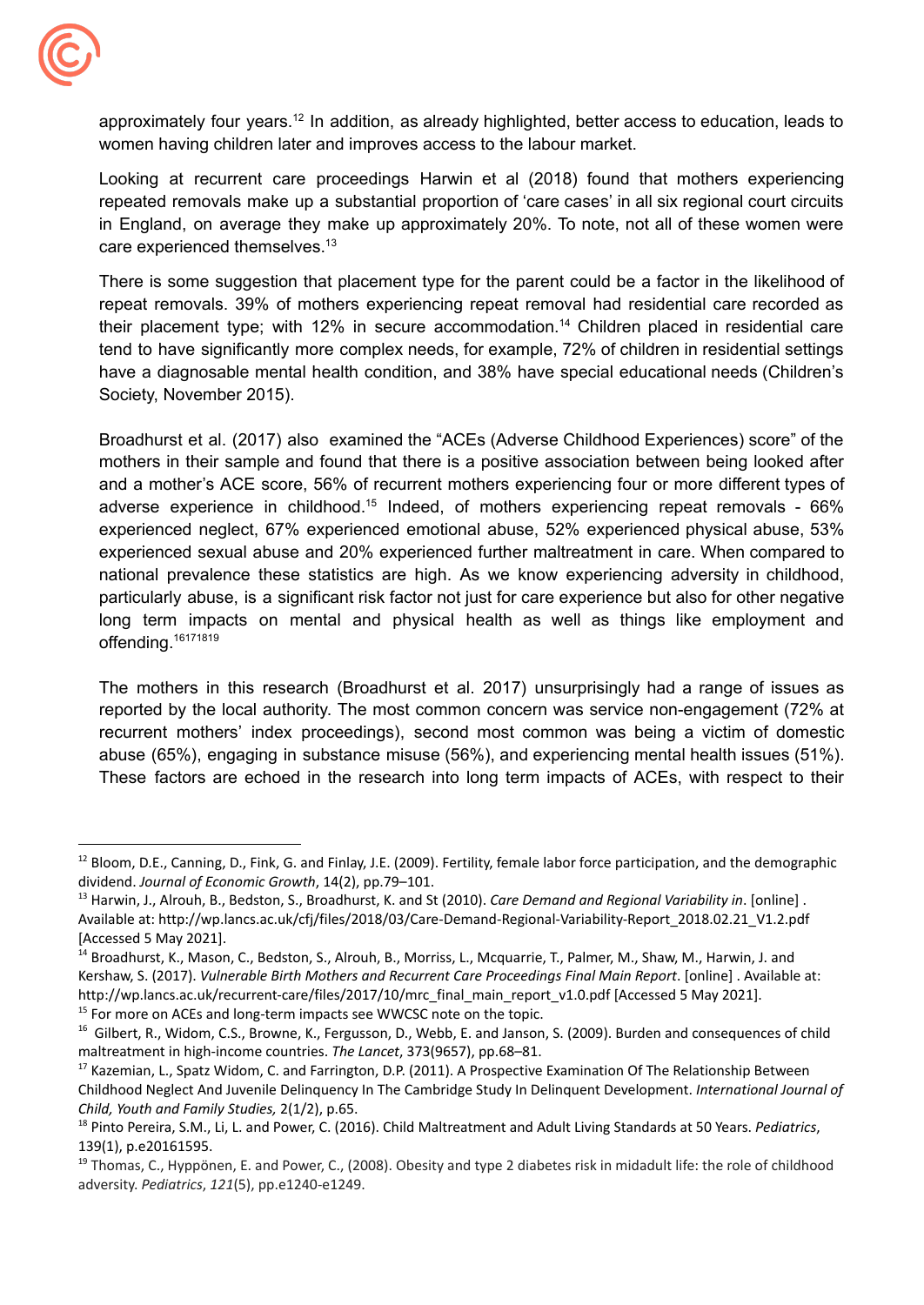

100% Percent of mothers who have<br>been looked after 80% 60% 40%  $20%$  $0%$  $\frac{1}{2}$  $\frac{1}{3}$  $\frac{1}{5}$  $\dot{6}$  $\dot{8}$  $\frac{1}{4}$ ACE score

impact both on the mothers and then their consequential impact on the next generation.

A review of the cases within the NSPCC National Case Review Repository revealed that, of all the 20 serious case reviews in 2015 which concerned children under the age of 5, at least four of these involved a parent who was previously looked after by the local authority. Though this is a small sample, it *is* the population data for the year 2015, however it is not possible to tell if the year was representative.

 $20$ 

 occur. The table below shows children were overwhelmingly young at the time of review. Further examination of SCRs where they concern children with parents who have been in care suggests that there could be a pattern regarding the young age of children when the incidents

| <b>Ages of</b><br>Children | $0 - 1$ | $2 - 4$ | $5+$ | <b>Total</b> |
|----------------------------|---------|---------|------|--------------|
| <b>Number</b>              | 12      | 10      |      | 24           |
| Percentage                 | 50%     | 42%     | 8%   |              |

 *Children subject to serious case reviews whose parents were previously in authority care (2006-2015)21*

#### Likelihood of early pregnancy

The national decline in teenage or early pregnancy does not seem to be reflected in the rates of pregnancy of those who are in or have been in care.<sup>22</sup> For example, 35% of young women were pregnant or became mothers within a year of leaving care and 15% of young men were fathers or

<sup>&</sup>lt;sup>20</sup> Broadhurst, K., Mason, C., Bedston, S., Alrouh, B., Morriss, L., Mcquarrie, T., Palmer, M., Shaw, M., Harwin, J. and Kershaw, S. (2017). *Vulnerable Birth Mothers and Recurrent Care Proceedings Final Main Report*. [online] . Available at: [http://wp.lancs.ac.uk/recurrent-care/files/2017/10/mrc\\_final\\_main\\_report\\_v1.0.pdf](http://wp.lancs.ac.uk/recurrent-care/files/2017/10/mrc_final_main_report_v1.0.pdf) [Accessed 5 May 2021].

 <sup>21</sup> Hyde & Jones. 2018. *Careless Care: Pregnancy and parenthood for girls and women who have been in care.* The Foundation for Families

<sup>&</sup>lt;sup>22</sup> Mezey, G., Robinson, F., Gillard, S., Mantovani, N., Meyer, D., White, S., and Bonne, I C. (2015). Tackling the Problem of Teenage Pregnancy in Looked-After Children: A Peer Mentoring Approach. *Child and Family Social Work* doi:10.1111/cfs.12225.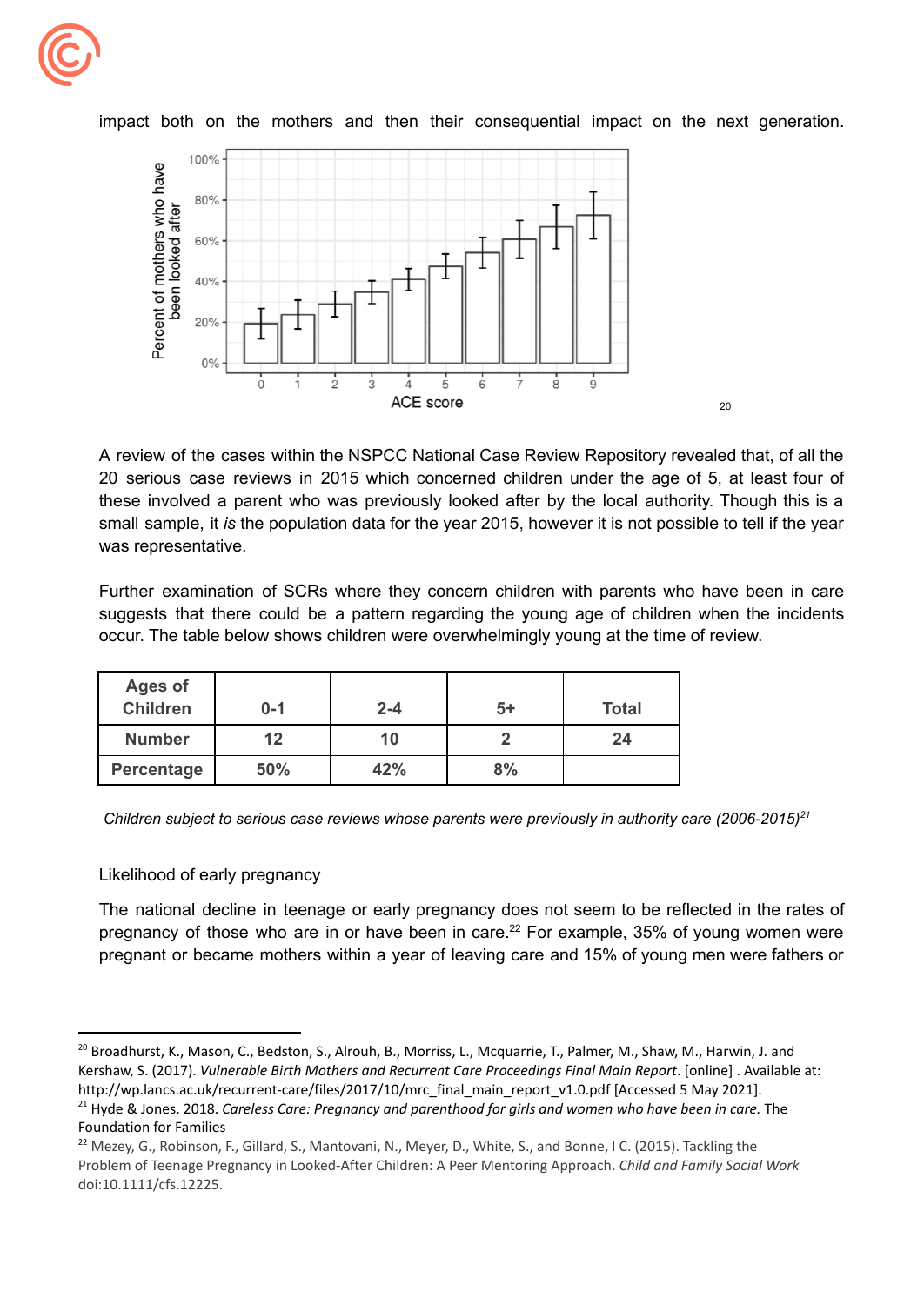

expecting a child.<sup>23</sup> For reference this comes from a study of 106 young people leaving care from seven different LAs, a relatively small sample and now slightly dated. The 1958 Birth Cohort study found that at 33 years, young people who spent time in carewere 2.5 times more likely to be teenage mothers or fathers under 22 years, than their peers (Hobcraft, 1998).<sup>24</sup> This suggests that the rates of early pregnancy among care leavers has not changed much over time. There is a lack of robust research in this area. Potentially this follows with research that shows LAC are more likely to have experienced more of the identified risk factors for teenage pregnancy than non-looked-after-CYP. Those risk factors include, high levels of social deprivation; unstable family backgrounds and frequent placement moves which undermine their emotional and physical security and are associated with unplanned pregnancies and early motherhood. Research in Canada had similar findings, teen and young adult mothers were more likely than those aged 22 or older to have childhood histories of out-of-home care  $(31\%$  and  $23\%$  vs.  $10\%$ ).<sup>25</sup> Additionally, young people with care experience are well documented to have lower levels of educational attainment and are about twice as likely to be not in employment, education or training at the age of 19.26

 becoming pregnant can be seen as a positive thing by some young people in care. In their review of research Mezey et al. (2015) found, that the children of teenage parents are more likely to become teenage parents themselves, and between 20% and 50% of 16–19 year olds with a background of care become parents compared with a rate of around 5% in the general [population.27](https://population.27) Research such as that done by Haydon (2003) and Knight et al. (2006) emphasise a suggestion that due to their experiences in care and the emotional impact of being looked after,

 to have involvement in CSC. The likelihood of early or teenage pregnancy in women with care experience, could arguably tie in with the research that shows care experienced parents are more likely to have children who go on

## **Conclusion & Recommendations**

 underlying the potential pervasiveness of the problem of intergenerational cycles of care. Of particular note with this evidence is that the risk factors for adversity or disadvantage and risk factors for coming into contact with CSC are very similar. The themes identified with regards to intergenerational cycles of disadvantage and of care, all have overlaps and interlinking risk factors

 <sup>23</sup> Dixon, J., Wade, J., Byford, S., Weatherly, H. & Lee, J. (2006). *Young People Leaving Care: A Study of Costs and Outcomes: Final Report to the Department for Education & Skills.* Social Work Research and Development Unit, University of York, York.

<sup>&</sup>lt;sup>24</sup> Hobcraft, J. (1998). Intergenerational and Life Course Transmission of Social Exclusion: Influences of Childhood Poverty, Family Disruption and Contact with the Police. CASE PAPER 15. London. London School of Economics.

<sup>&</sup>lt;sup>25</sup> Hovdestad, W., Shields, M., Williams, G. and Tonmyr, L. (2015). Vulnerability within families headed by teen and young adult mothers investigated by child welfare services in Canada. *Health promotion and chronic disease prevention in Canada : research, policy and practice*, [online] 35(8-9), pp.143–50. Available at:

 [https://www.ncbi.nlm.nih.gov/pmc/articles/PMC4911135/](https://www.ncbi.nlm.nih.gov/pmc/articles/PMC4911135) [Accessed 7 May 2021].

<sup>&</sup>lt;sup>26</sup> Mezey, G., Robinson, F., Gillard, S., Mantovani, N., Meyer, D., White, S., and Bonne, I C. (2015). Tackling the Problem of Teenage Pregnancy in Looked-After Children: A Peer Mentoring Approach. *Child and Family Social Work* doi:10.1111/cfs.12225.

<sup>&</sup>lt;sup>27</sup> Mezey, G., Robinson, F., Gillard, S., Mantovani, N., Meyer, D., White, S., and Bonne, I C. (2015). Tackling the Problem of Teenage Pregnancy in Looked-After Children: A Peer Mentoring Approach. *Child and Family Social Work* doi:10.1111/cfs.12225.